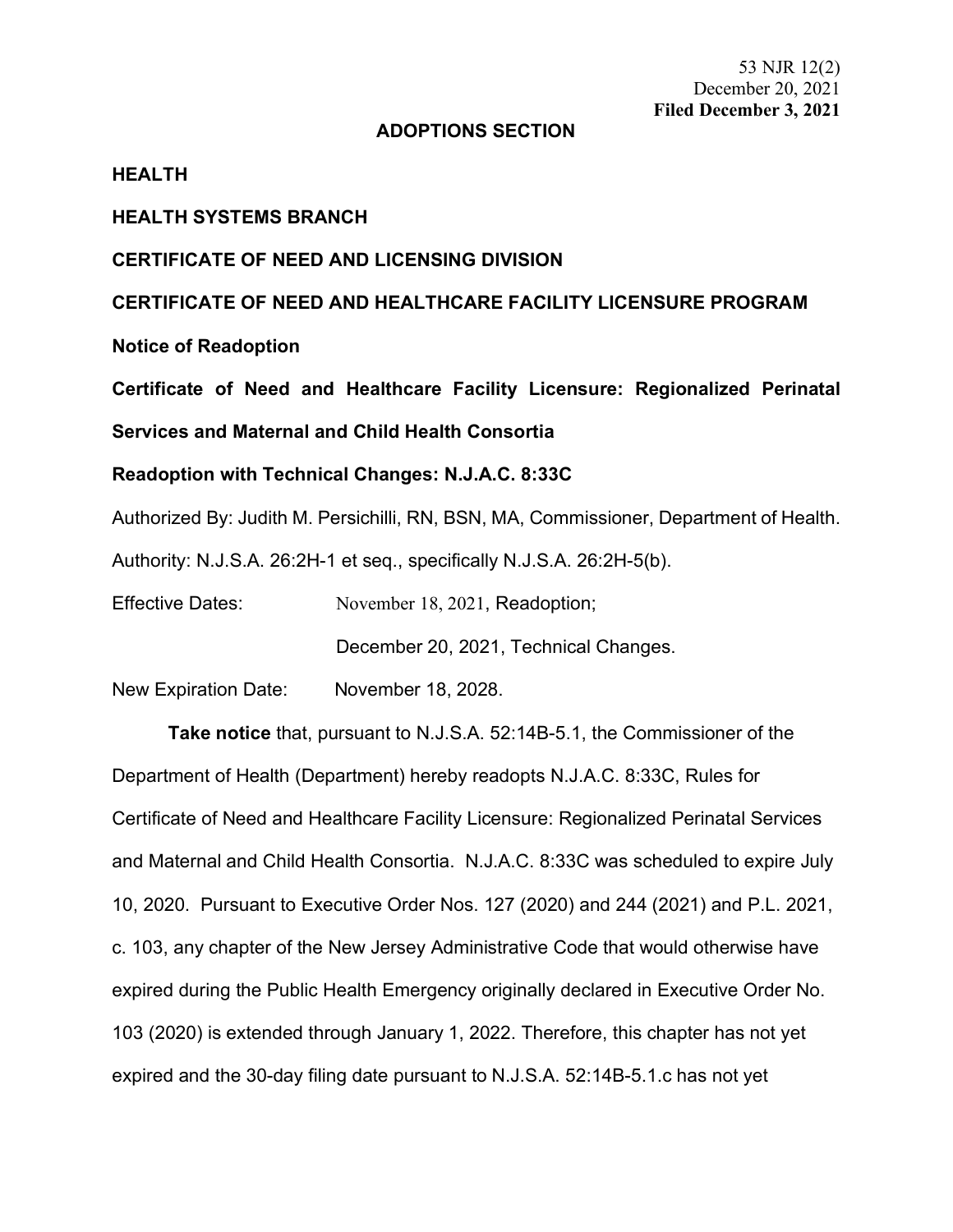occurred, therefore, pursuant to Executive Order No. 244 (2021), and P.L. 2021, c. 103, this notice of readoption is timely filed.

N.J.A.C. 8:33C, Certificate of Need and Healthcare Facility Licensure: Regionalized Perinatal Services and Maternal and Child Health Consortia, governs the certificate of need and licensure requirements for the three Maternal and Child Health Consortia (MCHC), the certificate of need and designation requirements for MCHC members providing perinatal services, and ensures the services are provided in a coordinated and cooperative manner and that the services are accessible to those in need of care.

Subchapter 1. General Provisions, establishes standards for the scope and purpose, definitions, certificate of need, submission of certificate of need applications, and data reporting requirements of certificate of need applicants. Subchapter 2. Maternal and Child Health Consortia, establishes standards for the Establishment of maternal and child health service regions, membership of the maternal and child health consortia, governance of the regional maternal and child health consortia, budget requirements of the maternal and child health consortia, staffing requirements of the regional maternal and child health consortia, functions of the regional maternal and child health consortia, regional perinatal and pediatric plan, projection of need for intermediate and intensive bassinets, distribution of intermediate and intensive bassinets, regional professional and consumer education, total quality improvement program, regional maternal-fetal and neonatal transport system, and infant follow-up. Subchapter 3. Certificate of Need Review Criteria, establishes standards for MCHC certificate of need application review criteria, facility certificate of need application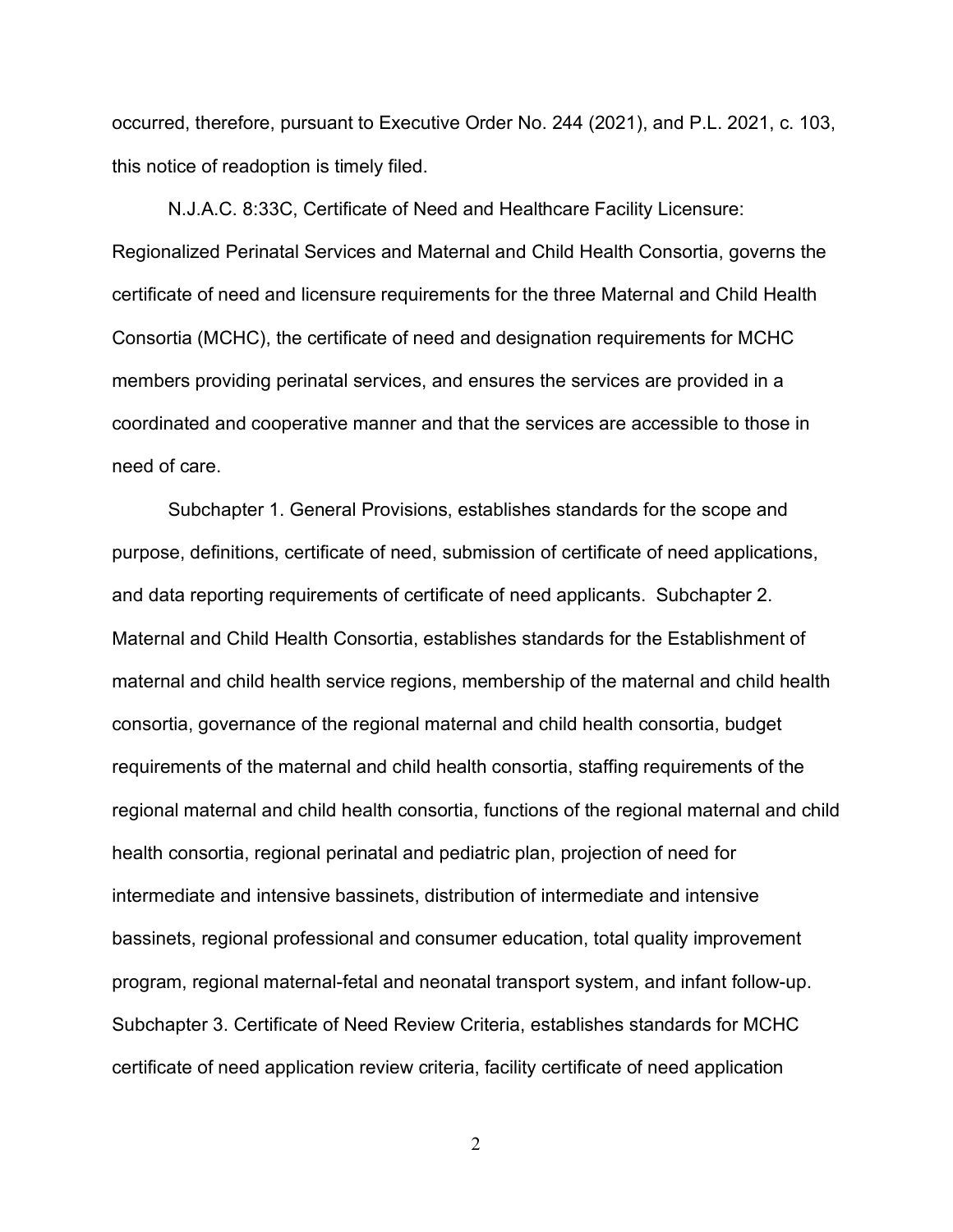review criteria, certificate of need application requirements, designation-specific certificate of need documentation, and relationship between licensure and certificate of need requirements. Subchapter 4. Maternal and Child Health Consortia Licensure Requirements, establishes standards for application for licensure, licensure, surrender of license, waiver, action against a licensee, hearings, relocation, and transfer of ownership. Subchapter 5. Minimum Requirements For Licensure of Maternal and Child Health Consortia, establishes standards for required services, data reporting requirements, compliance with laws and rules, policy and procedure manual, reportable events, and notices. Subchapter 6. Governing Authority, establishes standards for appointment of the MCHC governing authority and responsibility of the governing authority. Subchapter 7. Administration, establishes standards for appointment of administrator/executive director, administrative/executive director's responsibilities, and staff qualifications.

The Commissioner has reviewed N.J.A.C. 8:33C and has determined that the existing chapter remains necessary, proper, reasonable, efficient, understandable, and responsive to the purposes for which they were promulgated, as amended and supplemented over time, and should be readopted. Therefore, subject to the technical changes discussed below, pursuant to N.J.S.A. 52:14B-5.1, N.J.A.C. 8:33C is readopted and shall continue in effect for seven years.

The Department is making several technical changes upon readoption. The Department is correcting references throughout the chapter to the Department to reflect the change in the Department's name pursuant to [N.J.S.A. 26:1A-2.](https://advance.lexis.com/api/document?collection=statutes-legislation&id=urn:contentItem:5F0Y-C1R1-6F13-00JD-00000-00&context=1000516)1. The Department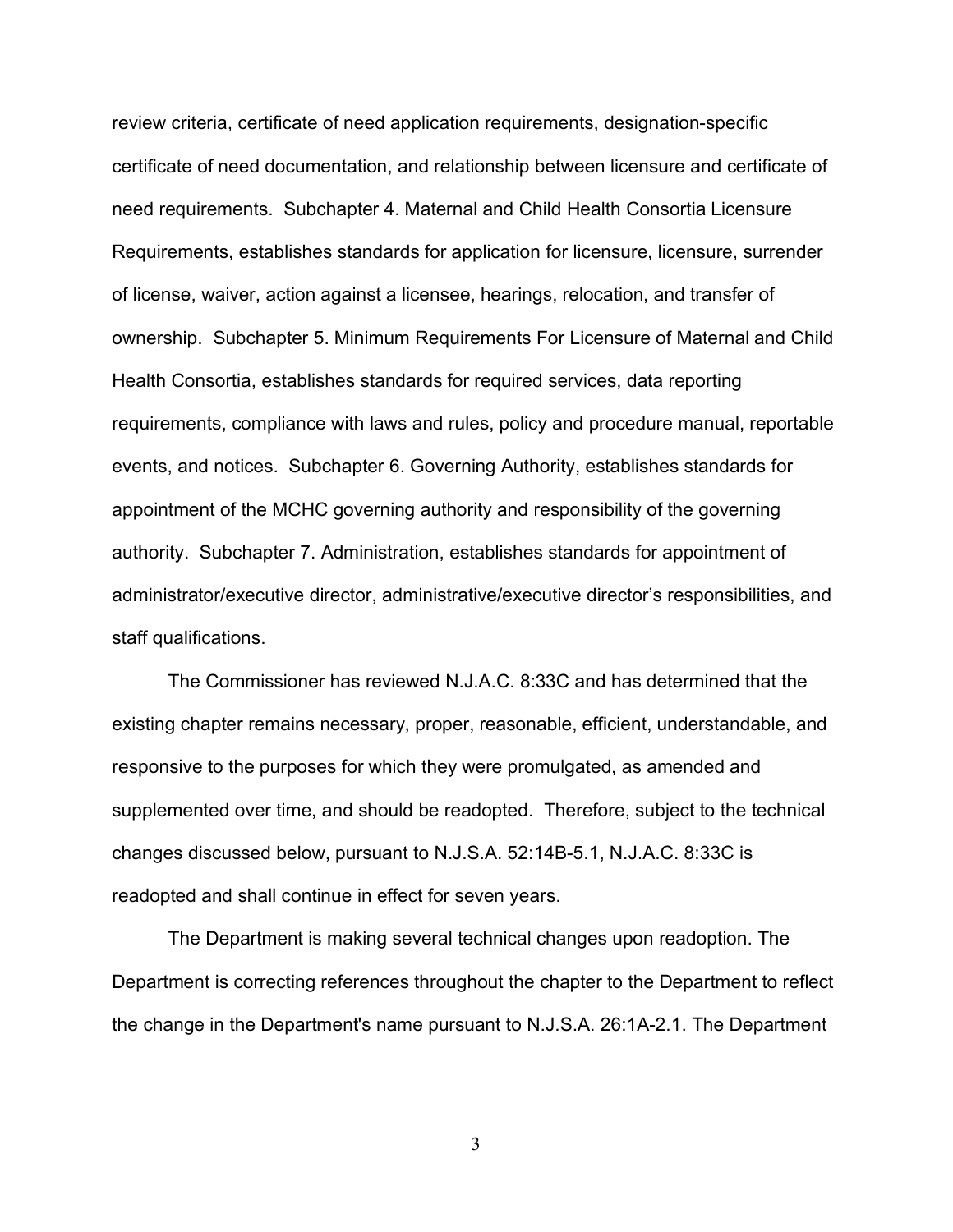is also updating contact information and correcting cross-references within the text of the rule.

**Full text** of the technical changes follows (additions indicated in boldface **thus**; deletions indicated in brackets [thus]):

SUBCHAPTER 1. GENERAL PROVISIONS

8:33C-1.2 Definitions

The following words and terms, when used in this chapter, shall have the following meanings:

…

 "Commissioner" means the New Jersey State Commissioner of Health [and Senior Services].

…

 "Department" means the New Jersey State Department of Health [and Senior Services].

…

8:33C-1.3 Certificate of need

(a) (No change.)

(b) Certificate of need applications and instructions for completion pursuant to [N.J.A.C.](https://advance.lexis.com/api/document?collection=administrative-codes&id=urn:contentItem:5XKV-PW91-F7ND-G1BN-00009-00&context=1000516) 

[8:33](https://advance.lexis.com/api/document?collection=administrative-codes&id=urn:contentItem:5XKV-PW91-F7ND-G1BN-00009-00&context=1000516) and this chapter may be obtained from:

New Jersey State Department of Health [and Senior Services]

**Division of** Certificate of Need and [Acute Care Licensure] **Licensing**

PO Box [360, Room 604] **358**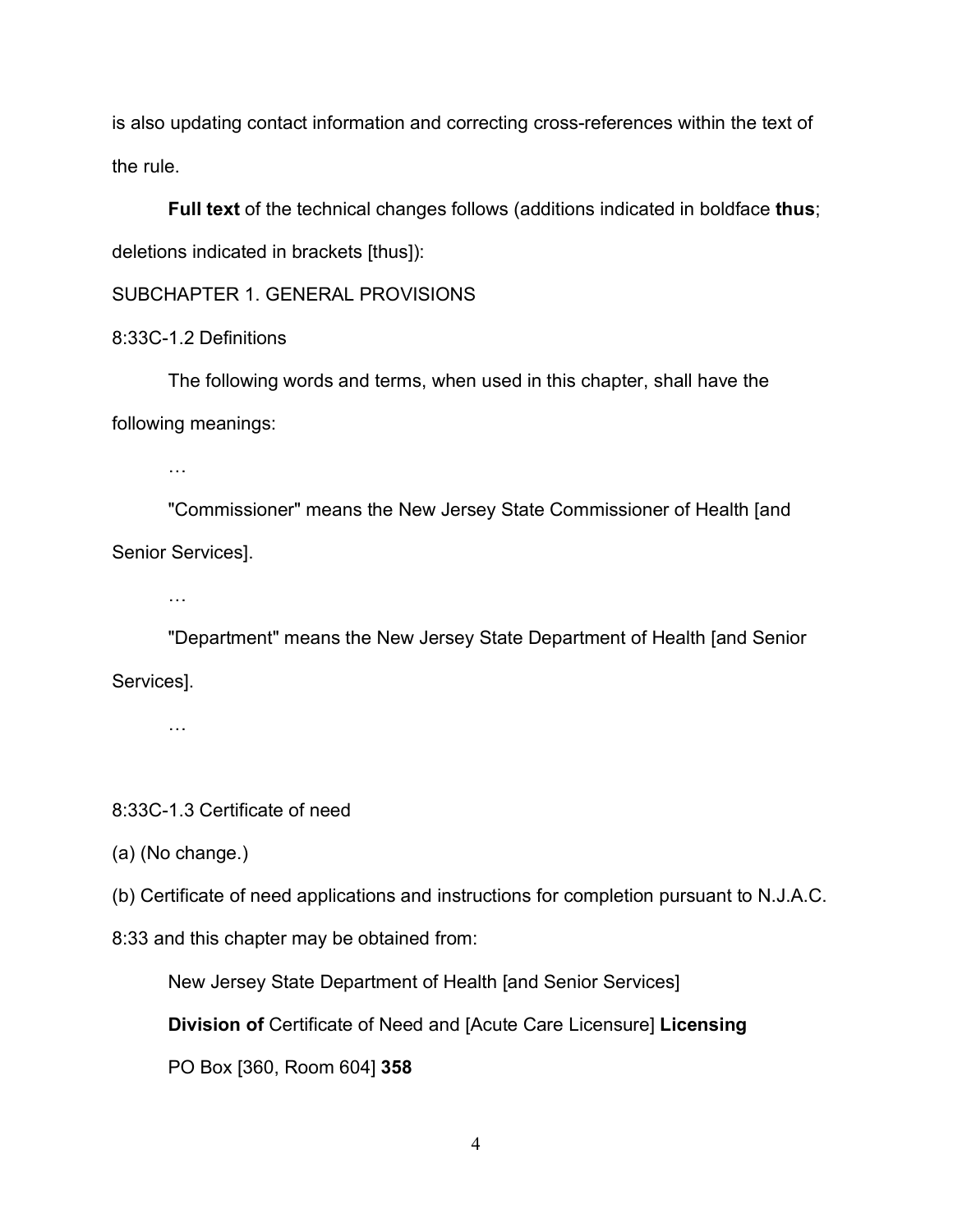Trenton, New Jersey 08625-[0360]**0358**

(c) - (d) (No change.)

8:33C-1.5 Data reporting requirements of certificate of need applicants

(a) (No change.)

(b) All Regional and Community Perinatal Center certificate of need applicants shall document the ability to comply with the following data reporting requirements for submission to the Department and the appropriate MCHC:

1. (No change.)

2. New Jersey Department of Health [and Senior Services] Electronic Birth Certificate system, as required by N.J.S.A. 26:8-[2.8]**28** and [N.J.A.C. 8:2;](https://advance.lexis.com/api/document?collection=administrative-codes&id=urn:contentItem:5XKV-PWC1-JTGH-B04Y-00009-00&context=1000516) and

3. (No change.)

(c) (No change.)

# SUBCHAPTER 2. MATERNAL AND CHILD HEALTH CONSORTIA

8:33C-2.3 Governance of the regional Maternal and Child Health Consortia

(a)-(b) (No change.)

(c) The Board of Directors or Trustees shall be nominated from and voted upon by the general membership. The Board shall consist of a minimum of 18 members, one-third of which shall be hospital providers, one-third of which shall be non-hospital providers and one-third of which shall be consumers/consumer advocacy organizations. The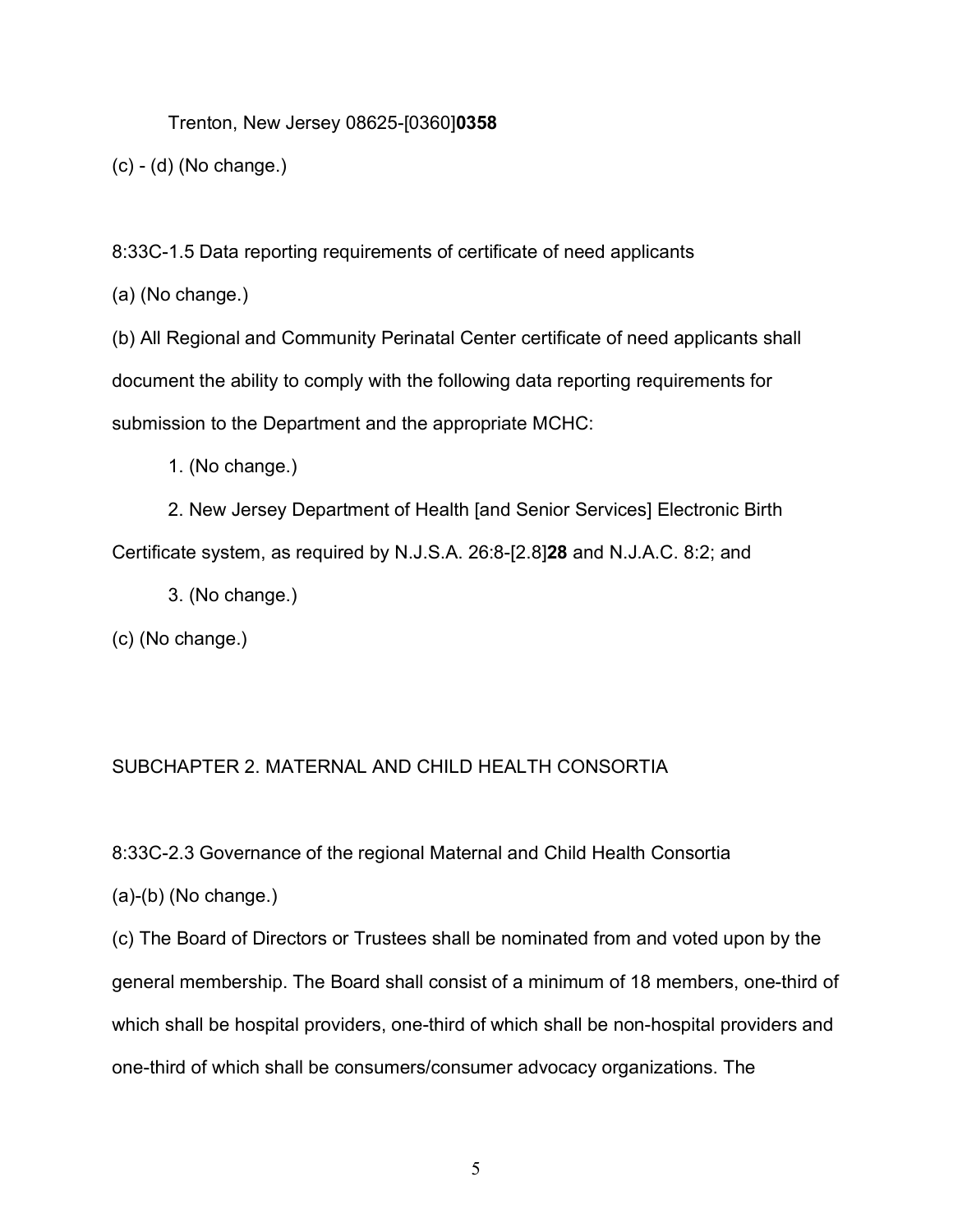racial/ethnic composition of the maternal and child health service region, as well as an appropriate number of agencies concerned with women's reproductive health and the needs of pregnant women, infants, young children, adolescents, and children with special needs, shall be reflected in the membership of the MCHC Board of Directors or Trustees. At least two members shall be physicians, holding a current New Jersey license, one who is board eligible or certified in obstetrics, and one who is board eligible or certified in pediatrics. At least one member shall be a registered professional nurse, holding a current New Jersey license with a certification in either maternal and child health nursing or in community health nursing. At least one member shall be a full-time health officer, as defined [in] **at** [N.J.A.C. 8:52-\[1.4\]](https://advance.lexis.com/api/document?collection=administrative-codes&id=urn:contentItem:5XKV-PW91-JW5H-X53G-00009-00&context=1000516)**2.1**.

#### 8:33C-2.4 Budget requirements of the Maternal and Child Health Consortia

Each MCHC certificate of need applicant shall submit a budget plan for the first complete year of operation which links all projected salary and non-salary costs to the required activities as described [in] **at** [N.J.A.C. 8:33C-2.5](https://advance.lexis.com/api/document?collection=administrative-codes&id=urn:contentItem:5XKV-PW21-JS0R-23N6-00009-00&context=1000516)**, Staffing requirement**, [5.1](https://advance.lexis.com/api/document?collection=administrative-codes&id=urn:contentItem:5XKV-PW61-JW09-M1C6-00009-00&context=1000516)**,** [(required] **Required** services[)]**,** and 7.3 ([staffing requirements]**, Staff qualifications**[)]. Subsequent to certificate of need approval, a projected budget, including the Board approved formula for distribution of the allocated or assessed amount to be paid by member hospitals, shall be provided annually by the MCHC to the Department for review and approval.

# SUBCHAPTER 3. CERTIFICATE OF NEED REVIEW CRITERIA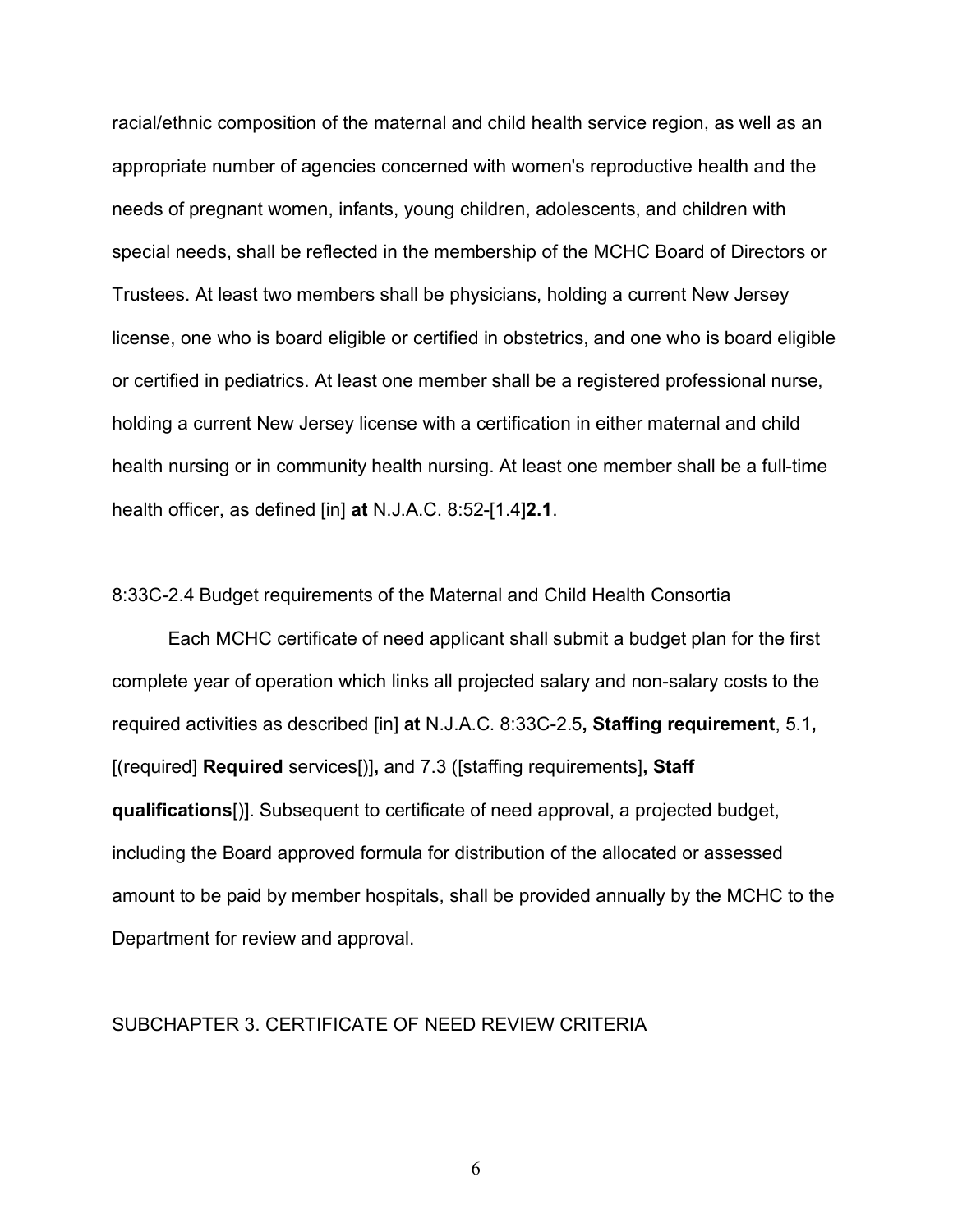8:33C-3.4 Designation-specific certificate of need documentation

(a) In addition to the requirements specified [in] **at** [N.J.A.C. 8:33C-3.2\(a\)](https://advance.lexis.com/api/document?collection=administrative-codes&id=urn:contentItem:5XKV-PWF1-F4W2-60KV-00009-00&context=1000516) and [3.3\(b\),](https://advance.lexis.com/api/document?collection=administrative-codes&id=urn:contentItem:5XKV-PW91-F7ND-G0V3-00009-00&context=1000516) certificate of need applicants seeking designation as Regional Perinatal Centers shall provide the following additional information:

 $1 - 6$ . (No change.)

7. Documentation that high risk infant follow-up services shall be provided. Guidelines, compliance with which is not mandatory, are available from the Department of Health [and Senior Services], Regional Services Program, PO Box 364, Trenton, New Jersey 08625-0364, telephone (609) 292-5616;

8. - 9. (No change.)

10. Documentation that a full range of risk reduction services shall be provided. Guidelines, compliance with which is not mandatory, are available from the Department of Health [and Senior Services], Regional Services Program, PO Box 364, Trenton, New Jersey 08625-0364, telephone (609) 292-5616.

(b) In addition to the requirements specified [in] **at** [N.J.A.C. 8:33C-3.2\(a\)](https://advance.lexis.com/api/document?collection=administrative-codes&id=urn:contentItem:5XKV-PWF1-F4W2-60KV-00009-00&context=1000516) and [3.3\(b\),](https://advance.lexis.com/api/document?collection=administrative-codes&id=urn:contentItem:5XKV-PW91-F7ND-G0V3-00009-00&context=1000516) certificate of need applicants seeking designation as a Community Perinatal Center-Intensive shall provide the following additional information:

 $1 - 3$ . (No change.)

4. Documentation of a mechanism for providing or assuring access to high risk infant follow-up services. Guidelines, compliance with which is not mandatory, are available from the Department of Health [and Senior Services], Regional Services Program, PO Box 364, Trenton, New Jersey 08625-0364, telephone (609) 292-5616. (c) - (f) (No change.)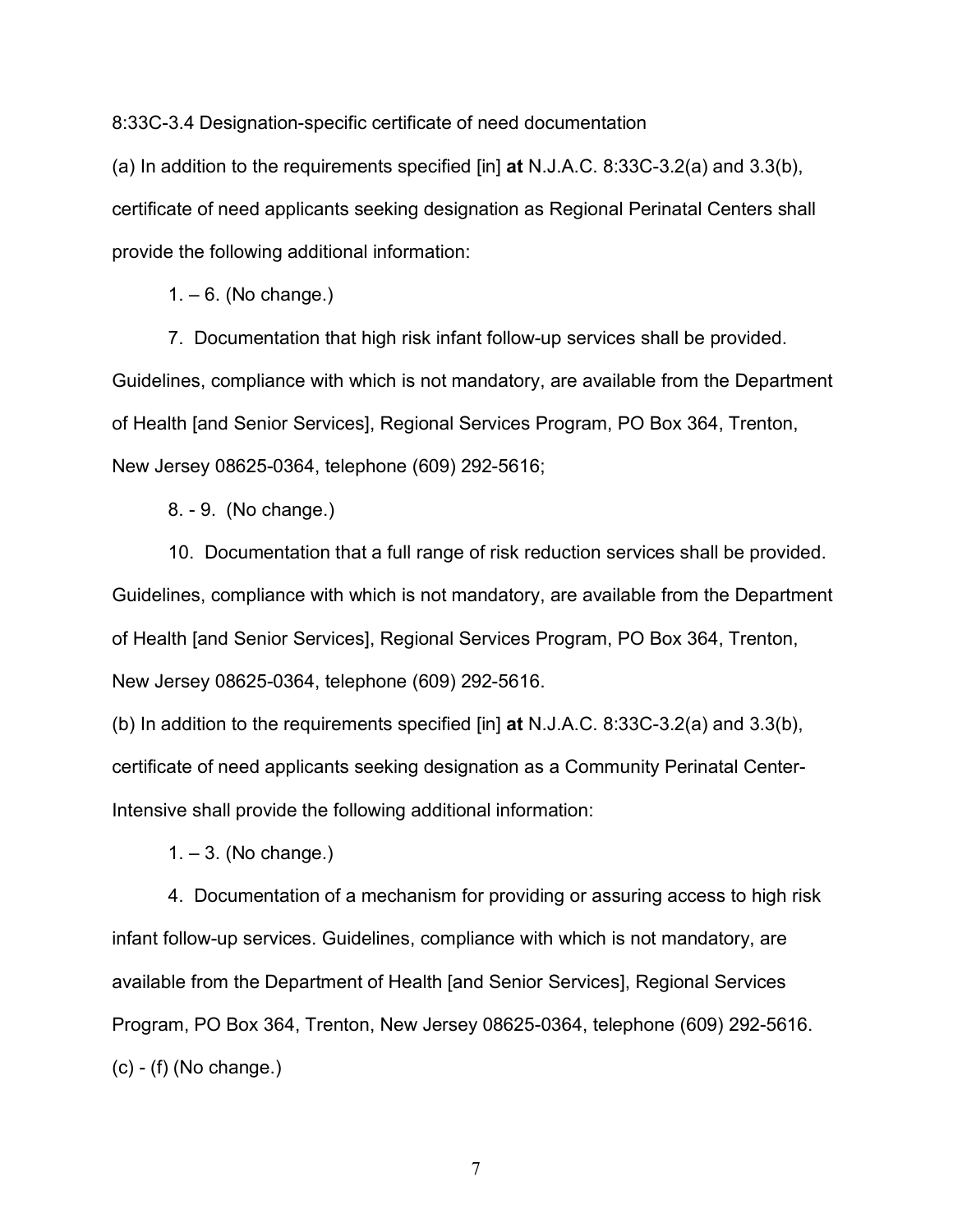# SUBCHAPTER 4. MATERNAL AND CHILD HEALTH CONSORTIA LICENSE REQUIREMENTS

8:33C-4.1 Application for licensure

(a) Following receipt of a certificate of need, any person, organization, or corporation desiring to operate a MCHC shall make application to the Commissioner for licensure on forms prescribed by the Department, in accordance with the requirements set forth in this chapter. Operation of the MCHC shall not commence until the license is issued. Every MCHC shall apply for licensure renewal annually. Licensure application forms may be obtained from:

**Director** 

 **Division of** Certificate of Need and [Acute Care Licensure] **Licensing** [Division of Health Care Systems Analysis] New Jersey State Department of Health [and Senior Services] PO Box 360 Trenton, New Jersey 08625-0360

(b) - (c) (No change.)

8:33C-4.3 Surrender of license

(a) The MCHC shall notify the Department at least 30 days prior to the voluntary surrender of a license. Whenever a license is subject to voluntary surrender, revocation, nonrenewal, or suspension it shall be returned to the **Division of** Certificate of Need